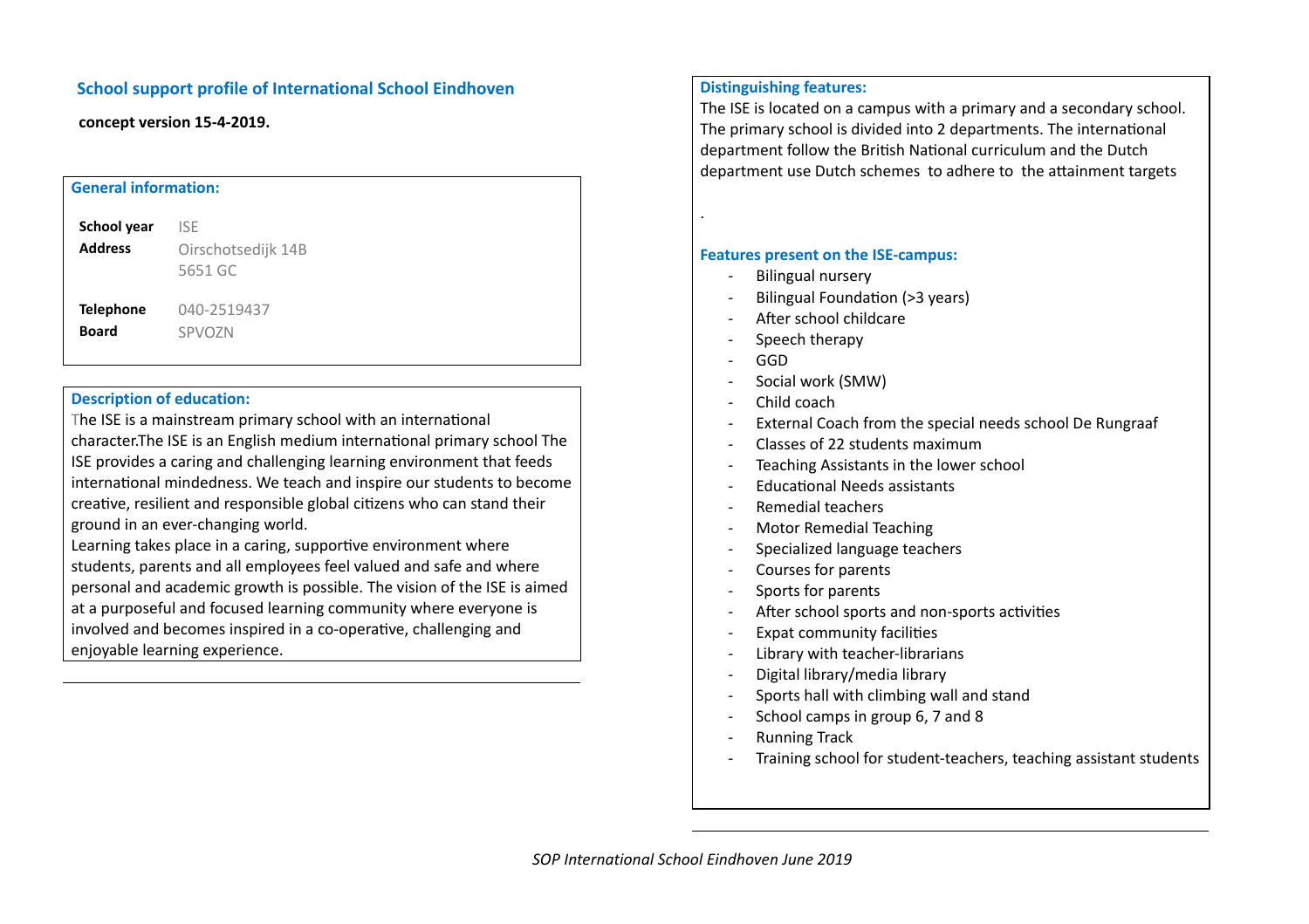## **Basic Standard Support**

*Agreement within The Dutch inclusive education 'Passend Onderwijs' consortium 'Eindhoven en Omstreken' is that basic support at the schools at least meets the basic support as laid down in the basic support format of November 2018.*

*The ISE can cater for students with the following profile:*

- 1. Children with an IQ from 90.
- 2. Children who are mobile
- 3. Children with mild language-speech impairment who already speak the language of instruction at an age-appropriate level.
- 4. Children with a mild form of social-emotional problems who already speak the language of instruction at an age-appropriate level.
- 5. Children with a mild developmental delay who already speak the language of instruction at an age-appropriate level.
- 6. Children with mild hearing problems who already speak the language of instruction at an age-appropriate level.
- 7. Children with slight visual impairments who already speak the language of instruction at an age-appropriate level.

*Children revealing a combination of the educational needs will be reviewed by the EN Team and the Inclusion Bureau.*

Our teachers are experts in the field of language learning in English and/or NT2 level Dutch. The presence of special language classes is an additional facility, tailored to our population of students. Due to the large influx of new students, during the academic year, we work with teaching assistants in groups 1 to 3. These teaching assistants can also support if or when a group exceeds the maximum of 22 children. In both the Dutch and the international department, we have remedial teachers (support teachers) at our disposal who can guide the children either individually or in a small group.

Due to the lingual barrier, the children of the international department cannot make effective use of the support offered by psychologists and / or orthopedagogue in the region. Hence close collaboration with English-speaking psychologists and / or orthopedagogue elsewhere in the country are facilitated through our EN Team.

The ISE has a comprehensive educational needs team to effectively monitor our transient international population.

*Specialised teachers within the ISE's standard basic support:*

- Teacher librarian
- Second language teachers
- Foreign language teachers
- Dyslexia specialist
- Maths coordinators
- Culture coordinators
- Literacy coordinators
- Remedial (Support ) teachers
- Internal supervisors
- Additional assistants
- **Educational assistants**
- Neuro-linguistic programming (NLP) / Mindfulness coach
- School video interaction (SVIB) supervisor
- Kids Skills coaches
- ICT specialists
- Gym teacher
- Bilingual Primary Education (TPO) coordinator
- Motor Remedial Teacher (MRT'er)